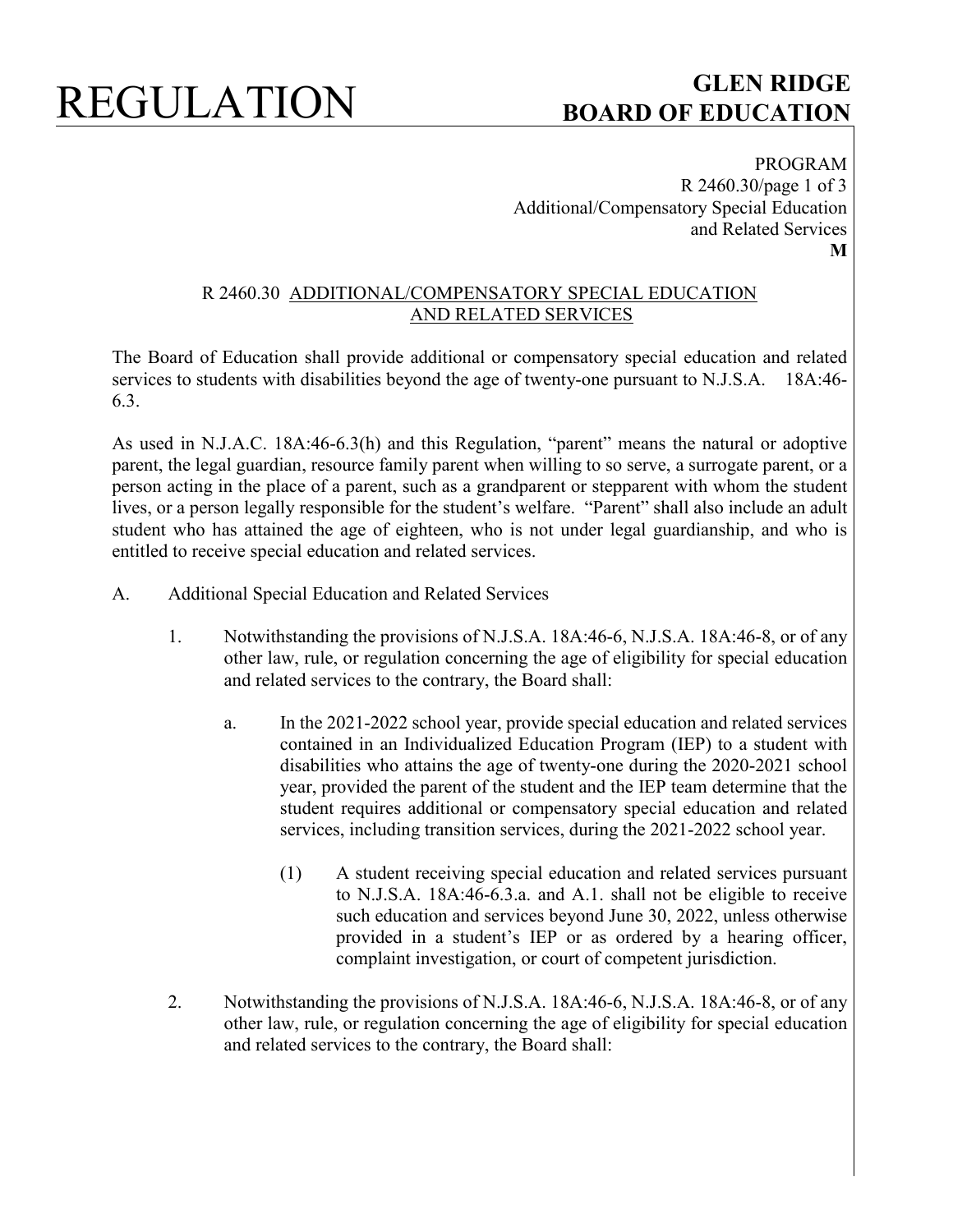# REGULATION **GLEN RIDGE BOARD OF EDUCATION**

PROGRAM R 2460.30/page 2 of 3 Additional/Compensatory Special Education and Related Services

- a. In the 2022-2023 school year, provide special education and related services contained in an IEP to a student with disabilities who attains the age of twenty-one during the 2021-2022 school year, provided the parent of the student and the IEP team determine that the student requires additional or compensatory special education and related services, including transition services, during the 2022-2023 school year.
	- (1) A student receiving special education and related services pursuant to N.J.S.A. 18A:46-6.3.b. and A.2. shall not be eligible to receive such education and services beyond June 30, 2023, unless otherwise provided in a student's IEP or as ordered by a hearing officer, complaint investigation, or court of competent jurisdiction.
- 3. Notwithstanding the provisions of N.J.S.A. 18A:46-6, N.J.S.A. 18A:46-8, or of any other law, rule, or regulation concerning the age of eligibility for special education and related services to the contrary, the Board shall:
	- a. In the 2023-2024 school year, provide special education and related services contained in an IEP to a student with disabilities who attains the age of twenty-one during the 2022-2023 school year, provided that the parent of the student and the IEP team determine that the student requires additional or compensatory special education and related services, including transition services, during the 2023-2024 school year.
		- (1) A student receiving special education and related services pursuant to N.J.S.A. 18A:46-6.3.c. and A.3. shall not be eligible to receive such education and services beyond June 30, 2024, unless otherwise provided in a student's IEP or as ordered by a hearing officer, complaint investigation, or court of competent jurisdiction.
- B. Rights, Privileges, and Remedies
	- 1. A student receiving special education and related services, including transition services, pursuant to N.J.S.A. 18A:46-6.3 and this Regulation shall be afforded the same rights, privileges, and remedies provided to students with disabilities pursuant to State law, New Jersey State Board of Education regulations concerning special education, and the Federal "Individuals with Disabilities Education Act," (IDEA) 20 USC §1400 et seq.